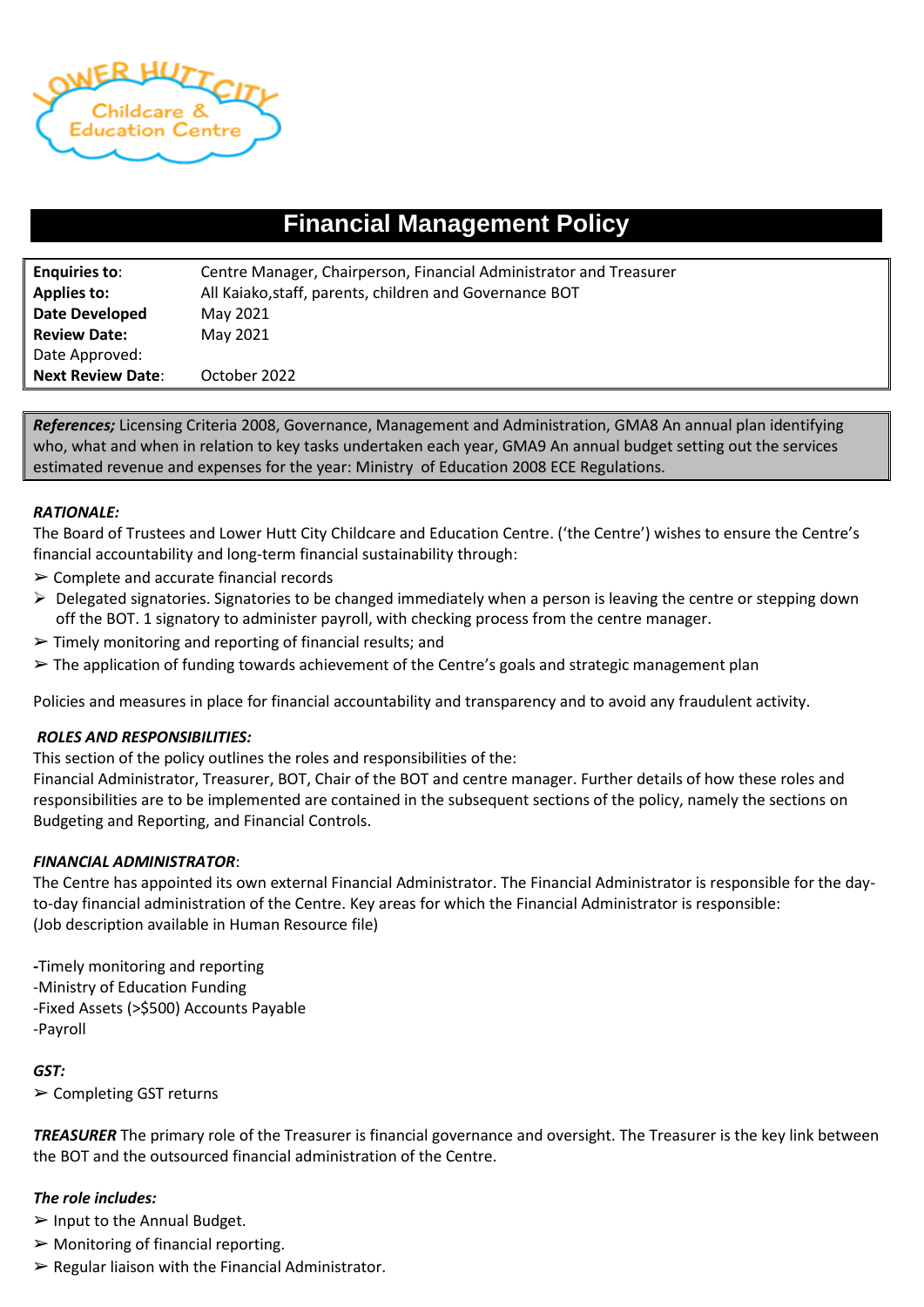$\geq$  Communication of relevant information arising from this monitoring role to the BOT.

 $\triangleright$  Input to the governance BOT decision making process in relation to both financial matters and the financial impact of operational matters.

- $\geq$  Communication with the Auditor to discuss the outcome of the annual audit and any matters arising.
- ➢ Committing the Centre to incur expenditure in accordance with the Centre's Delegated Financial Authorities.
- $\triangleright$  Authorising invoices for payment in accordance with the Centre's Delegated Financial Authorities.
- $\triangleright$  Review of bank statements, bank reconciliations and cash/cheques received at the centre.
- ➢ Review and update of this Financial Policy, as required, or at least bi-annually.

The financial administrator/manager is required to complete the annual return to the Charities Commission.

# *BOARD of TRUSTEES / CHAIR***PERSON**

The role of the BOT/Chair is a monitoring and decision-making role. The role includes:

- $\triangleright$  Input to, review and approval of the Annual Budget.
- $\triangleright$  Monitoring of financial reporting.
- $\triangleright$  Reviewing and approving the audited Annual Financial Statements.
- $\geq$  Communication of the audited Annual Financial Statements (once approved by the BOT) to parents.
- ➢ Committing the Centre to incur expenditure in accordance with the Centre's Delegated Financial Authorities.
- ➢ Authorising the Centre to enter into contracts. (The chair is responsible for signing Contracts on behalf of the Centre).
- $\triangleright$  Evaluating the financial impact of operational decisions to be made by the BOT.

 $\triangleright$  Ensuring that the Centre maintains a conservative level of financial reserves, so as to help ensure the continued financial sustainability of the Centre e.g. in the event of an unexpected shortfall in income or increase in expenditure.

 $\triangleright$  Taking appropriate action to prevent a deficit (either budgeted or actual) eventuating e.g. by raising additional income/decreasing non-essential expenditure.

# *CENTRE MANAGER:*

The role of the centre manager is both an operational and monitoring role. The responsibilities of the centre manager includes:

➢ Ensuring the roll is maintained at full capacity, having reference to staff ratio requirements for the age of children at the Centre, so as to maximize Ministry of Education funding.

- $\triangleright$  Maintaining accurate records of child attendance numbers and staff hours, for completion of RS7 forms.
- $\triangleright$  Completing relevant sections of WINZ forms.
- ➢ Maintaining and monitoring relief staff levels in accordance with recommended ratios.
- $\triangleright$  Input into the Annual Budget.
- $\triangleright$  Authorising invoices for payment in accordance with the Centre's Delegated Financial Authorities.
- $\triangleright$  Receipt of cash and cheques at the Centre, including their secure storage.

 $\triangleright$  Maintaining a file of financial information, including the annual budget, month-end accounts and the audited Annual Financial Statements, such that this information is readily available for parents to review, should they request it.

 $\triangleright$  The centre manager is an authorised signatory.

# *BUDGETING AND REPORTING*:

This section of the policy documents procedures for the preparation and review of the Annual Budget, Monthly Accounts, and the audited Annual Financial Statements. It further clarifies how the roles and responsibilities documented in the previous section are to be implemented.

# *ANNUAL BUDGET*:

 $\triangleright$  An annual budget will be prepared prior to the end of the financial year, with a view to ensuring the financial sustainability of the Centre, and the achievement of the Centre's goals.

 $\triangleright$  The financial Administrator will be responsible for the preparation of the Annual Budget.

 $\triangleright$  If initial indications are that the Centre will be budgeting a deficit, the governance BOT must take appropriate action to prevent a deficit eventuating e.g. by raising additional income/decreasing non-essential expenditure.

 $\triangleright$  The budget process shall include consultation with the BOT (in particular the Treasurer and the Chair) and teachers.

➢ The Annual Budget will be reviewed, and if considered appropriate, approved by the BOT prior to the commencement of the new Financial Year.

# *MONTHLY ACCOUNTS:*

➢ The Financial Administrator shall prepare and present financial accounts at each governance BOT meeting. The accounts will be for the month end closest to the date of the BOT meeting, unless the meeting falls within the first half of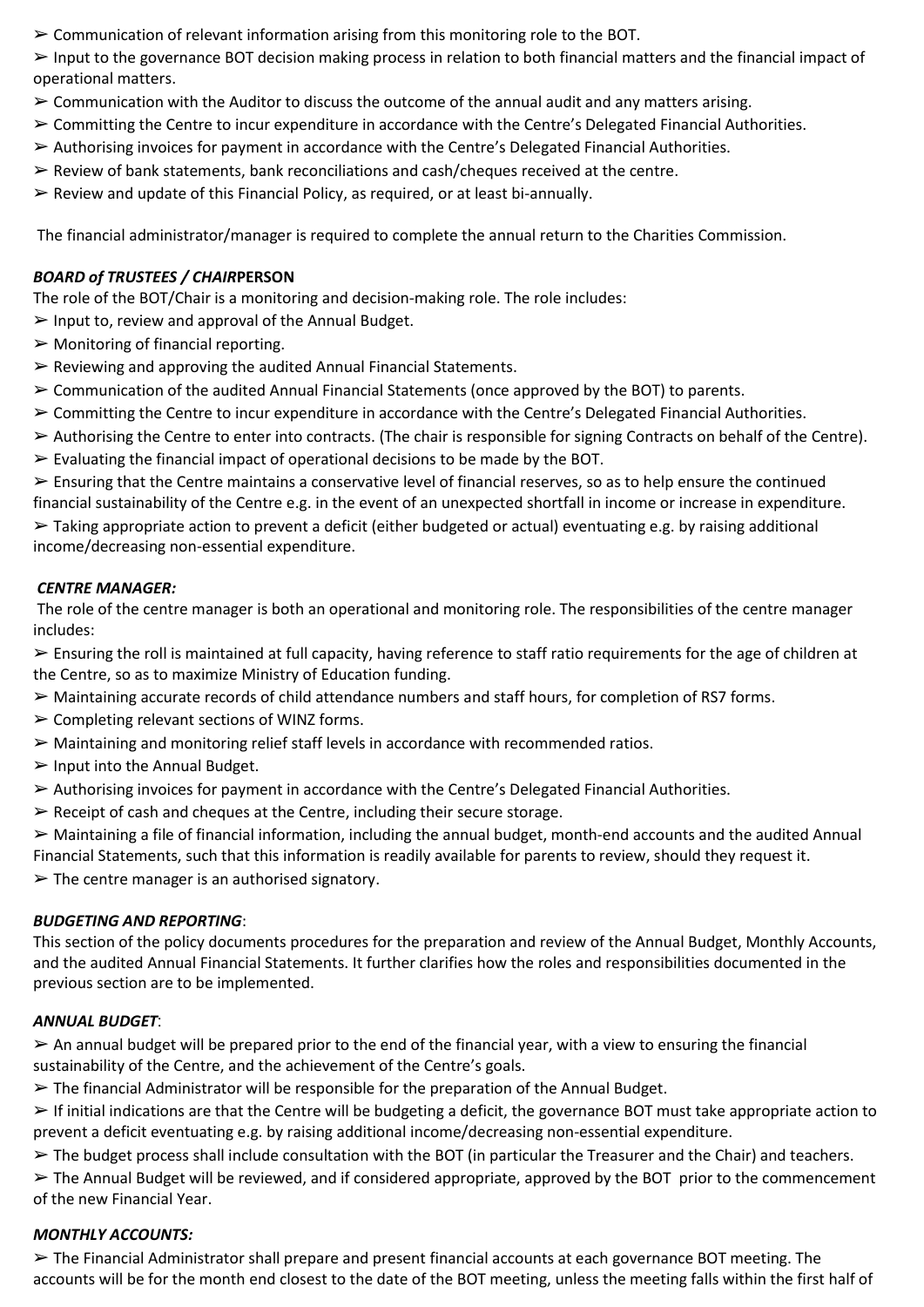the month, in which case the accounts will be for the prior month-end, so as to allow sufficient time for account preparation. The accounts will include a:

● Year to Date Profit and Loss Account showing variances to budget;

● List of expenditure (this list will cover the period between the dates of the accounts presented at the current meeting and those presented at the immediately previous meeting); and

● Commentary to the accounts explaining key points (e.g. significant variances to budget) and documenting any issues arising from the detailed monitoring of financial transactions as part of the day-to-day financial administration of the Centre.

➢ Any significant variances to budget shall be reported in the Governance BOT and the budget updated to reflect the change(s) in expectations.

➢ The reports presented to the BOT will be reviewed and approved by the Treasurer prior to presentation to the rest of the BOT.

➢The Financial Administrator is responsible for monitoring the cashflow of the Centre. Cashflow statements/forecasts shall be prepared for presentation to the BOT on an as required basis e.g. if the Centre was experiencing cashflow difficulties or if required for budgeting purposes.

➢The centre manager will maintain a file of financial information, including the annual budget, month-end accounts and the audited Annual Financial Statements, such that this information is readily available for parents to review, should they request it.

➢The Treasurer will liaise regularly with the Financial Administrator, in relation to both monitoring of the monthly accounts, and any other financial issues that arise.

 $\triangleright$  When making operational decisions, the governance BOT is responsible for evaluating the financial impact of these decisions.

➢The BOT must ensure that the Centre maintains a conservative level of financial reserves, so as to help ensure the continued financial sustainability of the Centre e.g. in the event of an unexpected shortfall in income or increase in expenditure.

 $\triangleright$ If monitoring and review of the monthly accounts indicates that the Centre is facing financial difficulties, the governance BOT must take appropriate action to prevent a deficit eventuating e.g. by raising additional income/decreasing non-essential expenditure.

 $\triangleright$  All financial records of the Centre will be kept for a minimum of seven years.

## *ANNUAL FINANCIAL STATEMENTS:*

The Financial Administrator shall prepare a set of Annual Financial Statements, including:

- Profit and Loss Account.
- Balance Sheet.
- Statement of Movements in Equity; and
- Notes to the Accounts.

 $\triangleright$  The Ministry of Education requires the Annual Financial Statements be independently audited. An independent Auditor will be appointed annually by the BOT, at its Annual General Meeting.

 $\triangleright$  The Financial Administrator shall liaise with the Auditor, and provide them with required information, to ensure that the Annual Financial Statements are audited in a timely manner – no later than 180 days after the Centre's balance date.

 $\triangleright$  At the conclusion of the Audit (and prior to the presentation of the audited Annual Financial Statements to the BOT), the Financial Administrator will speak separately with the Auditor to discuss the outcome of the audit and any matters arising who will then pass on to the Treasurer.

➢ The audited Annual Financial Statements will be presented to the governance BOT for their review and approval. This approval will be documented and minuted.

➢ The audited Annual Financial Statements must be submitted to the Ministry of Education by 30 June the following year. The Centre Manager in conjunction with the financial administrator will be responsible for this.

 $\triangleright$  The Ministry of Education requires the Centre to make its financial reports available to the community (parents, staff and whanau) within 180 days. To order to achieve this the audited Annual Financial Statements (once reviewed and approved by the BOT) shall be posted on the Centre noticeboard or provided to parents by either hardcopy or email. The BOT is responsible for determining how best to communicate the audited Annual Financial Statements to parents at its Annual General Meeting.

➢ The Centre Manager in conjunction with the financial administrator of the BOT will complete the annual return to the Charities Commission. The financial administrator will forward the financial information required to complete this return to the Treasurer.

## *FINANCIAL CONTROLS*: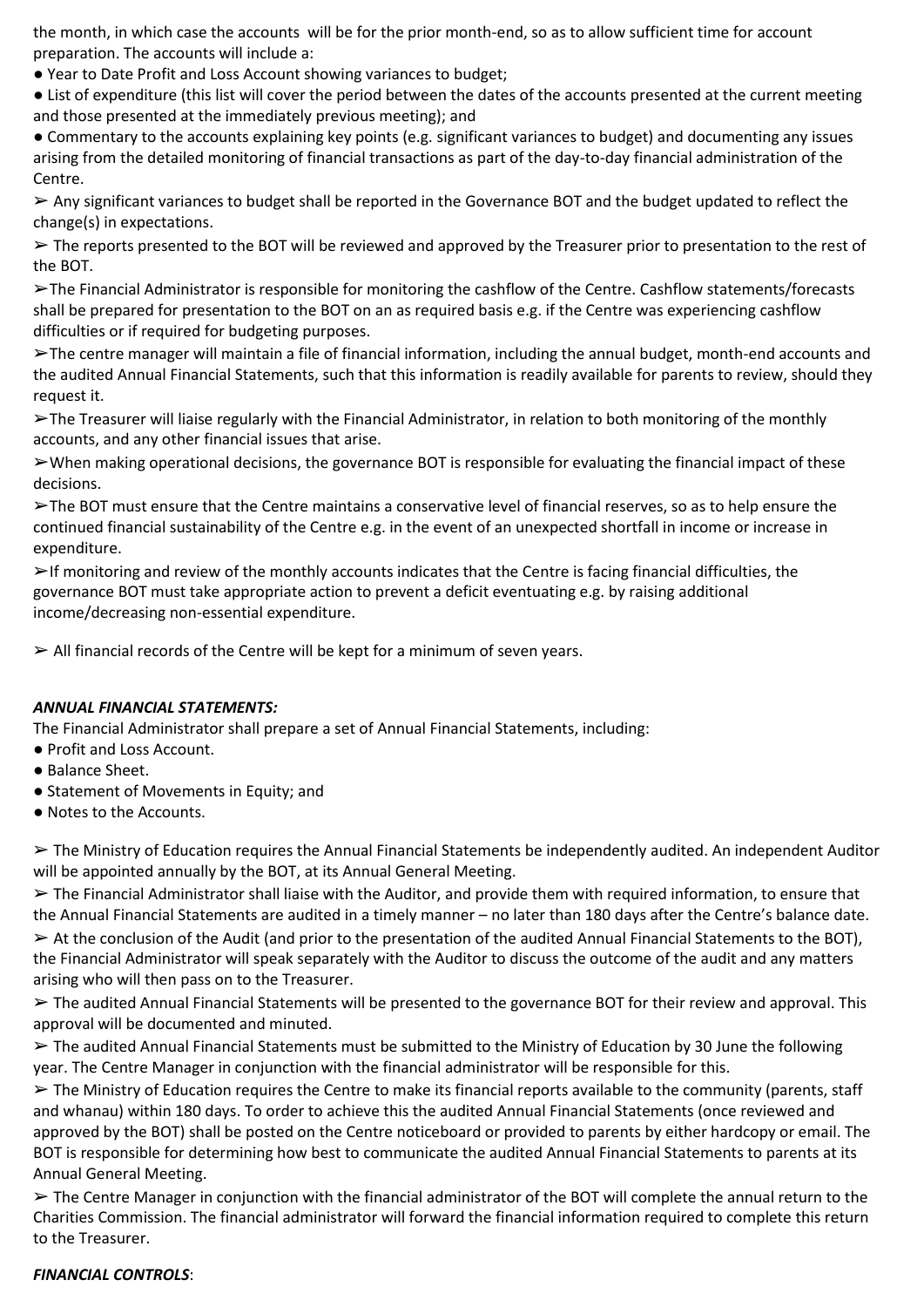This section documents controls in place to help ensure the completeness and accuracy of financial records, and the financial accountability of the Centre. The size of the Centre places significant constraints on its ability to completely segregate roles and responsibilities in relation to financial administration. However, the Centre has worked to implement monitoring controls that enhance the financial control environment and ensure a cohesive link between the governance BOT and the outsourced financial administration of the centre.

There are three levels of monitoring and reporting (further documented in the previous section on budgeting and reporting):

- $\triangleright$  Detailed monitoring and reporting by the financial administrator.
- $\triangleright$  Oversight by the Treasurer and the governance BOT; and
- $\triangleright$  Independent auditing of the Annual Financial Statements.

In conjunction with these three layers of monitoring and reporting, the Centre has implemented the key financial controls detailed below.

# *DELEGATED FINANCIAL AUTHORITIES (DFAs):*

The DFAs as outlined below document the maximum amount that each person may:

- Commit the centre to incur expenditure i.e. by ordering a product/service; and
- Authorise (i.e. sign and date) invoices as approved for payment.

 $\triangleright$  All invoices must be authorized in accordance with the DFAs documented below, prior to payment by the financial administrator.

 $\triangleright$  The person(s) responsible for authorising the invoice must be satisfied that the expenditure is valid and accurate. This may require consultation with others e.g. staff.

➢ No invoices are to be approved by the person that incurred the expense e.g. a centre manager cannot approve their own expense/claims, the person who orders a product/service must not sign the invoice for the product/service they ordered.

| Person(s)                  | DFA(5)                                                                                               | Comments                                                                                                                                                                                                                                                                                                                                                                              |
|----------------------------|------------------------------------------------------------------------------------------------------|---------------------------------------------------------------------------------------------------------------------------------------------------------------------------------------------------------------------------------------------------------------------------------------------------------------------------------------------------------------------------------------|
| Centre manager             | \$500 within approved Annual Budget                                                                  | The centre manager must not sign for<br>expenditure they incurred. This can<br>be signed by another authorized<br>signatory, i.e. the Chairperson or FA                                                                                                                                                                                                                               |
| <b>Treasurer and Chair</b> | \$400 within approved Annual Budget<br>\$250 NOT within approved Annual<br><b>Budget</b>             | Both the Treasurer and Chair must<br>sign unless one of them incurred the<br>expenditure. In this case the<br>Secretary of the BOT must sign the<br>invoice in place of the person who<br>incurred the expenditure.<br>For expenditure that is NOT within<br><b>budget</b> , the Treasurer/Chair shall<br>consult with the Financial<br>Administrator prior to approval.              |
| <b>BOT</b>                 | >\$400 within approved Annual<br><b>Budget</b><br>>\$250 NOT within approved Annual<br><b>Budget</b> | Approval must be documented and<br>minuted.<br>Approval will ideally occur at a BOT<br>meeting. However, if approval is<br>urgently required, it can be obtained<br>via email, and documented and<br>minuted as part of the next meeting.<br>For expenditure that is NOT within<br>budget, the governance BOT shall<br>consult with the Financial<br>Administrator prior to approval. |

# *CASH RECEIVED AT THE CENTRE*:

The centre manager must ensure all cash received are securely stored, as follows:

- Cash will be stored in a locked cash box, to which only the centre manager and financial administrator will have the key.
- The locked cash box will be stored in the locked filing cabinet.
- ➢ Cash received will be collected and banked by the financial administrator or manager when recieved.